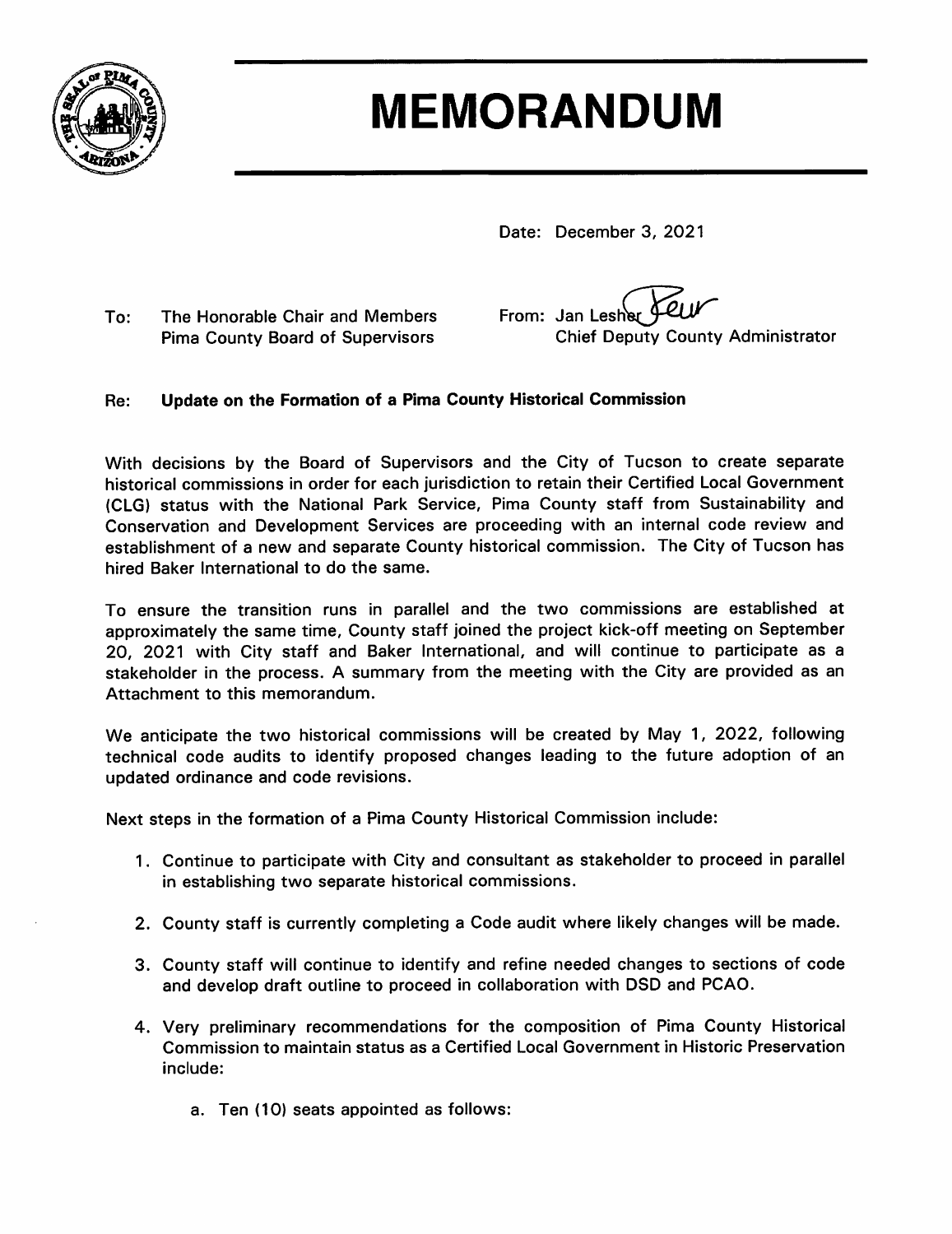The Honorable Chairman and Members, Pima County Board of Supervisors **Re: Update on the Formation of a Pima County Historical Commission** December 3, 2021 Page 2

- i. Five (5) members, one each appointed by Supervisor District.
- ii. Five (5) members appointed by a majority vote of Board of Supervisors that are qualified professionals such as an architect, or architectural historian; archaeologist; land use planner, urban planner, or landscape architect; and realtor, developer, or appraiser.
- b. In addition to establishing the member composition, draft recommendations will be developed for member selection, qualifications, quorum, attendance, vacancies, terms of office, expenditure of funds, Commission duties and functions, and Open Public Meeting Laws.

The Board of Supervisors will be provided monthly updates as the effort progresses.

JL/dym

# Attachment

c: Carmine DeBonis, Jr., Deputy County Administrator for Public Works Francisco Garcia, MD, MPH, Deputy County Administrator & Chief Medical Officer, Health and Community Services Carla Blackwell, Director, Development Services Department Linda Mayro, Director, Office of Sustainability and Conservation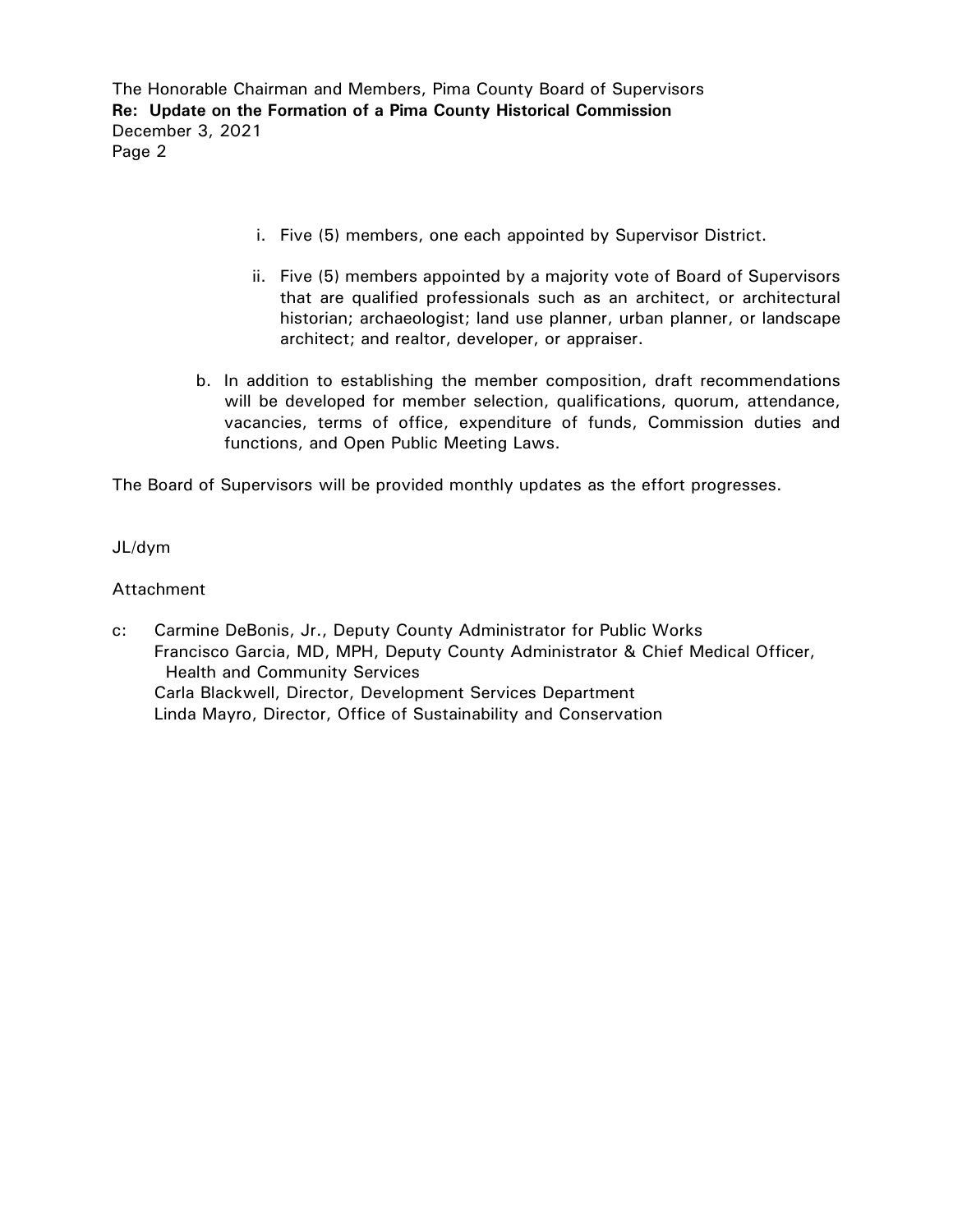# Joint Meeting with City of Tucson and Pima County with Baker International

# **Summary of City of Tucson Historic Preservation Zoning: Tucson Historic Preservation Officer Jodie Brown:**

- A. Joint City-County Historical Commission created in 1974, as amended. Tucson Code, Sec. 1 OA-1 et. seq. (Also, Intergovernmental Agreement [IGA] between Pima County Board of Supervisors, the City of Tucson, and the Town of South Tucson, Resolution No. 17119.)
- B. Historic Preservation Zones (City Historic Districts)
	- a. Advisory Boards (neighborhoods)
	- b. National Register Historic Districts/ Neighborhood preservation zones
	- c. Each has their own design guidelines
	- d. Secretary of Interior Standards
- C. Historic Landmarks (City Single Historic Property Designation)
- D. Current Joint Tucson-Pima County Historical Commission
	- a. Meets monthly and composed of City, City of South Tucson, and Pima County appointees. Membership is 23 in total.
	- b. Many Subcommittees, but the one that meets most often is the Plans Review Subcommittee (composed of professionals).
- E. Historic Zone Advisory Boards
	- a. They meet 2 x months (6-8 members). Long process for major reviews. They also do minor reviews.
- F. COT Directive on COT property (impacts to cultural resources/ archaeological sites)
	- a. This includes Sensitivity Zones
	- b. May go through Plans Review Committee

# **City of Tucson/ Baker International SWOT analysis with City staff**:

Lengthy discussion followed among City Planning and Development Services Staff, which led to a facilitated SWOT analysis by Baker International in order to analyze the establishment of a separate commission. Basically an opportunity to look at strengths, weaknesses, opportunities, and threats both internal to COT and external.

#### **Strengths:**

- Great to have an Historical Commission
- Members appointed by Mayor/ Council
- Policies balance historic preservation with other City goals
- Helpful to have commission to get feedback/ recommendations
- Plans Review subcommittee professionals understand "real world" approaches and can be reasonable.

#### **Weaknesses:**

- Many meetings, long process for approvals
- Review process can be disjointed from other approvals and development review
- Looks only at historic aspects in a silo regardless of other values/ variables
- Advisory boards sometimes "vindictive to neighbors and projects they don't like"
- "Hobbyists" on the full commission can sometimes derail or delay progress
- Increased cost of construction reduces affordability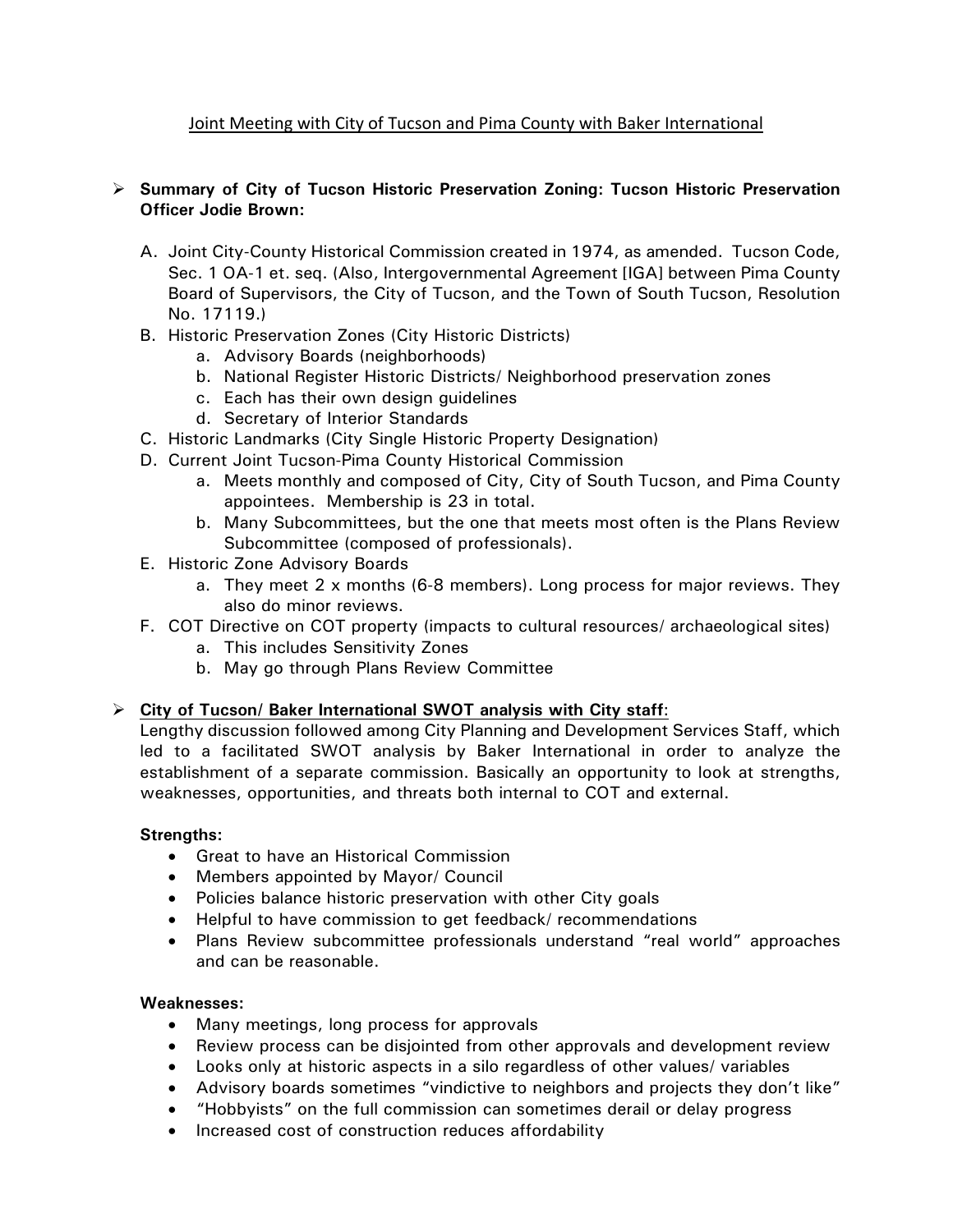Joint Meeting with City of Tucson and Pima County with Baker International September 20, 2021 Page 2

### **Opportunities:**

- Revise process to streamline
- Smaller commission more manageable
- Reduce number of committees a project must go through
- Smaller committee to conduct design review
- Establish guidelines and process tailored to the City
- Equity considerations
- Advisory boards are represented on single board
- Revise process to start earlier in the design review process
- De-weaponize historic review process
- Enrich local cultural heritage

#### **Threats:**

- Not accountable for decisions and process
- Not every historic building can be preserved but some preservationists believe otherwise.
- Must be concurrent with other reviews or delays can cause possible projects to fail before they begin.
- Because process is seen as onerous/ capricious, many property owners avoid and do work without permit.
- Historic districts surround downtown and streetcar route, and many future transit corridors - can be a barrier to infill based on how some advocates see compatibility
- Legislative changes may occur.

# **Summary Observations of City of Tucson Meeting & SWOT Analysis:**

- 1. That the COT process is inherently more complex than the County's.
- 2. The County's process will need to be extremely clear to highlight differences in procedures to City and County planning staff and the separated commissions and committees, outside agencies, neighborhoods, and applicants.
- 3. Both City and County staff agreed we need to work in parallel to the extent possible.
- 4. Balance is needed between applicant's desire to make improvements and the objective of retaining the defining historic characteristics to a zoned historic property. Review recommendations and decisions must be rational and fair.
- 5. Property owners who choose to take advantage of the State Historic Property Tax Incentive Program must understand this tax program requires that the historic property retain its historic integrity and be maintained appropriately.

#### **City of Tucson Schedule to Establish Historical Commission**

- **Sep 2021:** Project kick-off and immersion kick-off summit, and a Strengths, Weakness, Opportunities, and Threats (SWOT) of current commission.
- **Oct 2021:** Technical code audit will identify proposed changes to the existing ordinance, leading to the future adoption of an updated ordinance.
- **Nov 2021:** Annotated outline will explicitly identify the intended changes and rationale for those changes. Focus group meetings to seek recommendations: 1)